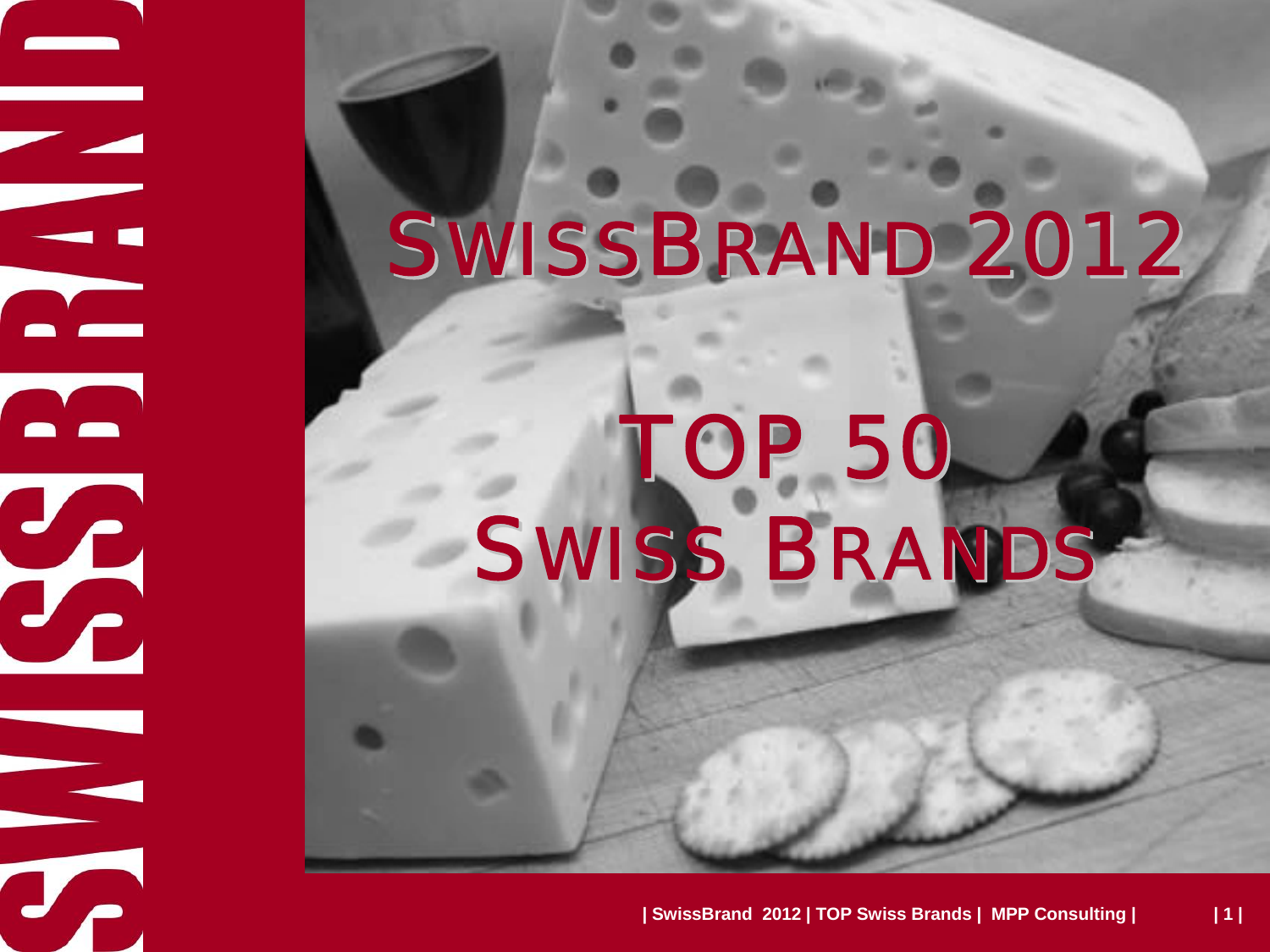#### **About the ranking About the ranking**



During the last 10 years we could find significant changes in global business model. Most powerful industries in many countries around the world has changed in terms of the most powerful and important of its components – Brand. So, from the competition at pricing level they started to fight at the brand level. This critical change forced to consider a brand as one of the main components of a successful business for many companies, both internationally and locally, within their own country.

As a result, now we are understanding the brand not from the point of view of a standard / classic business attribute, but as a valuable intangible asset that takes a value for the business, as well as of value to clients / customers.

Since 2006, MPP Consulting agency has started the development of methods for determining the potential market value of brands, which would allow to carry out an estimate of the cost of the brand in any country with the maximum number of factors that could influence the assessment.

Methodology developed by MPP Consulting agency was tested for some years at Ukrainian market since 2007. In 2011 the researches of the value of the brand was spread to other countries, including Switzerland. Current ranking «SwissBrand 2012» is the second ranking of the Swiss brands, compiled by our agency under the Top National Brands project.

\* Value of brands in ranking indicated in millions \$US

\*\* All rights to brands and trademarks mentioned or referred to in the ranting belong to their respective owners.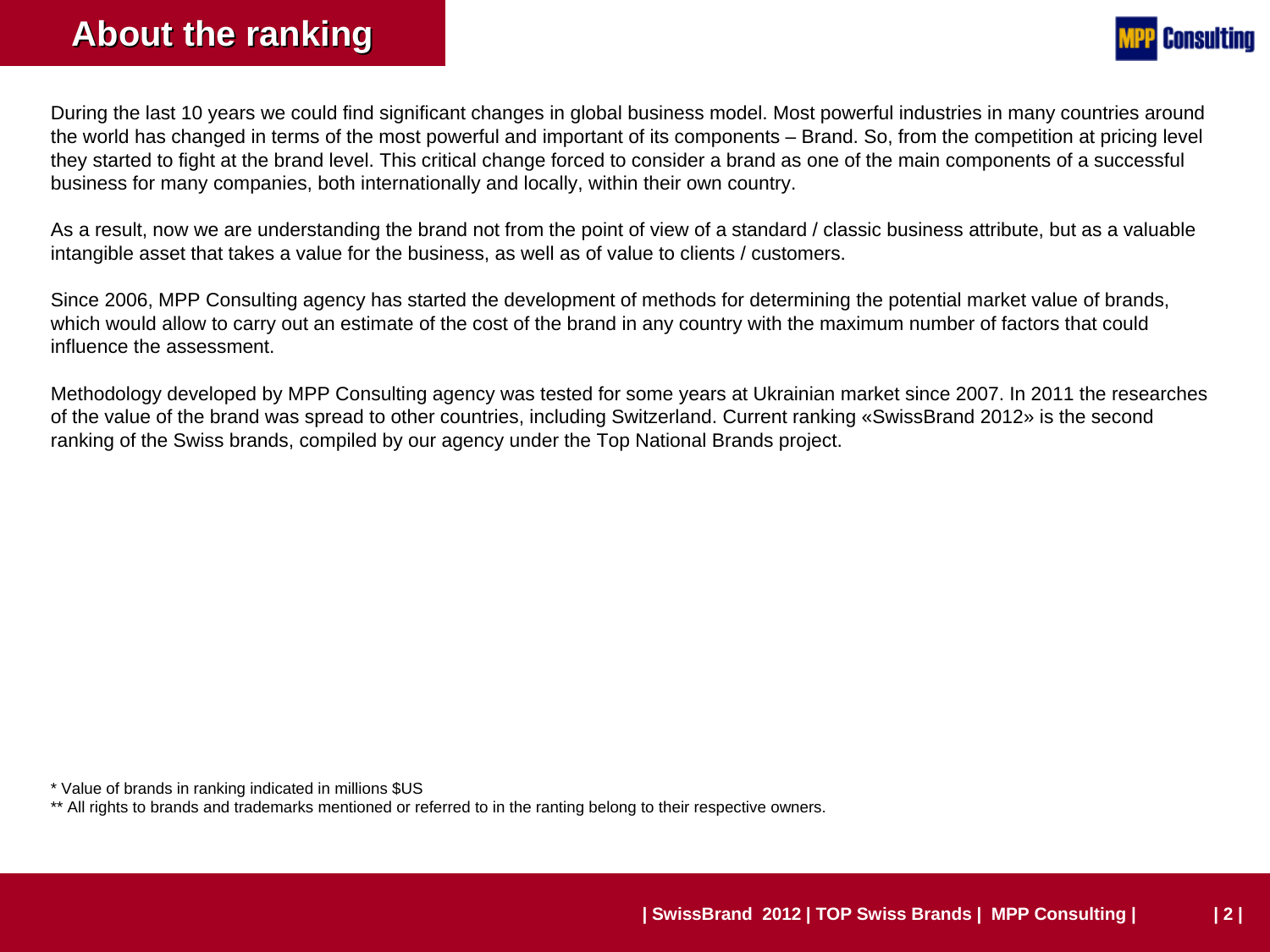## **TOP 50**

|  | <b>MPP Consulting</b> |
|--|-----------------------|
|--|-----------------------|

|    | <b>Brand</b>         | Value | <b>Industry</b>           |
|----|----------------------|-------|---------------------------|
| 1  | Nestlé               | 8233  | Foods                     |
| 2  | Nescafé              | 5320  | Coffee                    |
| 3  | Pantene              | 3308  | Cosmetics                 |
| 4  | Rolex                | 2095  | Watches                   |
| 5  | Toblerone            | 1977  | Confectionary             |
| 6  | Milka                | 1643  | Confectionary             |
| 7  | Omega                | 1512  | Watches                   |
| 8  | <b>Credit Suisse</b> | 1186  | <b>Financial services</b> |
| 9  | Logitech             | 1065  | Electronics               |
| 10 | <b>UBS</b>           | 1042  | <b>Financial services</b> |
| 11 | ABB                  | 1011  | Equipment                 |
| 12 | Lindt                | 913   | Confectionary             |
| 13 | Patek Philippe       | 868   | Watches                   |
| 14 | <b>Ulysse Nardin</b> | 790   | Watches                   |
| 15 | Swatch               | 640   | Watches                   |
| 16 | Rado                 | 551   | Watches                   |
| 17 | <b>Tissot</b>        | 506   | Watches                   |
| 18 | Vacheron Constantin  | 452   | Watches                   |
| 19 | Longines             | 412   | Watches                   |
| 20 | Migros               | 392   | Retail                    |
| 21 | <b>Bâloise</b>       | 350   | <b>Financial services</b> |
| 22 | <b>Franck Muller</b> | 312   | Watches                   |
| 23 | Davidoff             | 301   | Tobacco                   |
| 24 | Victorinox           | 284   | Tools                     |
| 25 | Zurich Cantonal Bank | 276   | <b>Financial services</b> |

|    | <b>Brand</b>      | Value | Industry                 |
|----|-------------------|-------|--------------------------|
| 26 | Bally             | 237   | Clothing & Fashion       |
| 27 | <b>Breitling</b>  | 230   | Watches                  |
| 28 | Feldschlösschen   | 229   | <b>Brewing</b>           |
| 29 | Syngenta          | 221   | Chemistry                |
| 30 | Valaisanne        | 203   | <b>Brewing</b>           |
| 31 | Jaeger-LeCoultre  | 199   | Watches                  |
| 32 | deGrisogono       | 193   | Jewelry                  |
| 33 | <b>Unser Bier</b> | 191   | Brewing                  |
| 34 | Mövenpick         | 189   | HoReCa                   |
| 35 | <b>IWC</b>        | 186   | Watches                  |
| 36 | Hürlimann         | 177   | <b>Brewing</b>           |
| 37 | <b>Hublot</b>     | 165   | Watches                  |
| 38 | Audemars Piguet   | 151   | Watches                  |
| 39 | Xellent           | 148   | Alcohol                  |
| 40 | Ebel              | 143   | Watches                  |
| 41 | Franke            | 137   | Household equipment      |
| 42 | Chopard           | 133   | Watches                  |
| 43 | Blancpain         | 130   | Watches                  |
| 44 | Zenith            | 127   | Watches                  |
| 45 | Novartis          | 122   | Pharmacy                 |
| 46 | Panalpina         | 119   | Logistics                |
| 47 | Emmi              | 102   | Milk                     |
| 48 | <b>TAG Heuer</b>  | 101   | Watches                  |
| 49 | Adecco            | 99    | <b>Business services</b> |
| 50 | Kuehne + Nagel    | 98    | Logistics                |